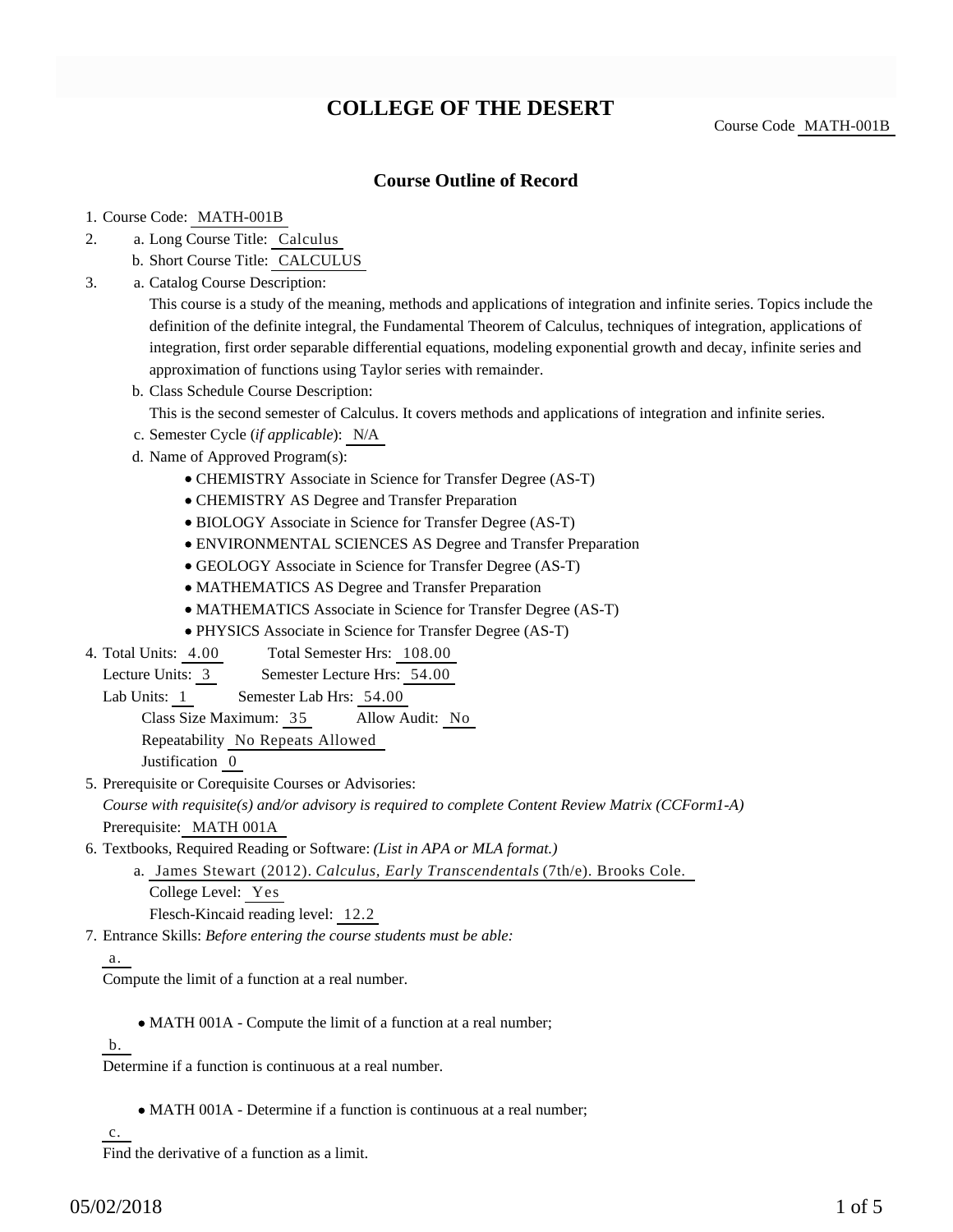MATH 001A - Construct the derivative of a function as a limit;

d.

Find the equation of a tangent line to a function.

• MATH 001A - Construct the equation of a tangent line to a function;

e.

Compute derivatives using differentiation formulas.

• MATH 001A - Compute derivatives using differentiation formulas;

### f.

Use differentiation to solve applications such as related rate problems and optimization problems.

MATH 001A - Use differentiation to solve applications such as related rate problems and optimization problems;

#### g.

Use implicit differentiation.

MATH 001A - Use implicit differentiation;

#### h.

Graph functions using methods of calculus.

• MATH 001A - Graph functions using methods of calculus;

#### i.

Evaluate a definite integral as a limit.

MATH 001A - Evaluate a definite integral as a limit;

#### j.

Evaluate integrals using the Fundamental Theorem of Calculus.

- MATH 001A Evaluate integrals using the Fundamental Theorem of Calculus; and
- k.

Apply integration to find area.

• MATH 001A - Apply integration to find area.

#### 8. Course Content and Scope:

#### Lecture:

- 1. Review of definite integrals and Riemann sums;
- 2. Review of porperties of the integral;
- 3. Review of the Fundamental Theorem of Calculus;
- 4. Review of integration by substitution;
- 5. Areas between curves;
- 6. Volume, volume of a solid of revolution;
- 7. Additional techniques of integration including integration by parts and trigonometric substitution;
- 8. Numerical integration; trapezoidal and Simpson's rule;
- 9. Improper integrals;
- 10. Applications of integration to areas and volumes;
- Additional applications such as work, arc length, area of a surface of revolution, moments and 11. centers of mass, separable differential equations, growth and decay;
- 12. Introduction to sequences and series;
- 13. Multiple tests for convergence of sequences and series;
- 14. Power series, radius of convergence, interval of convergence;
- 15. Differentiation and integration of power series;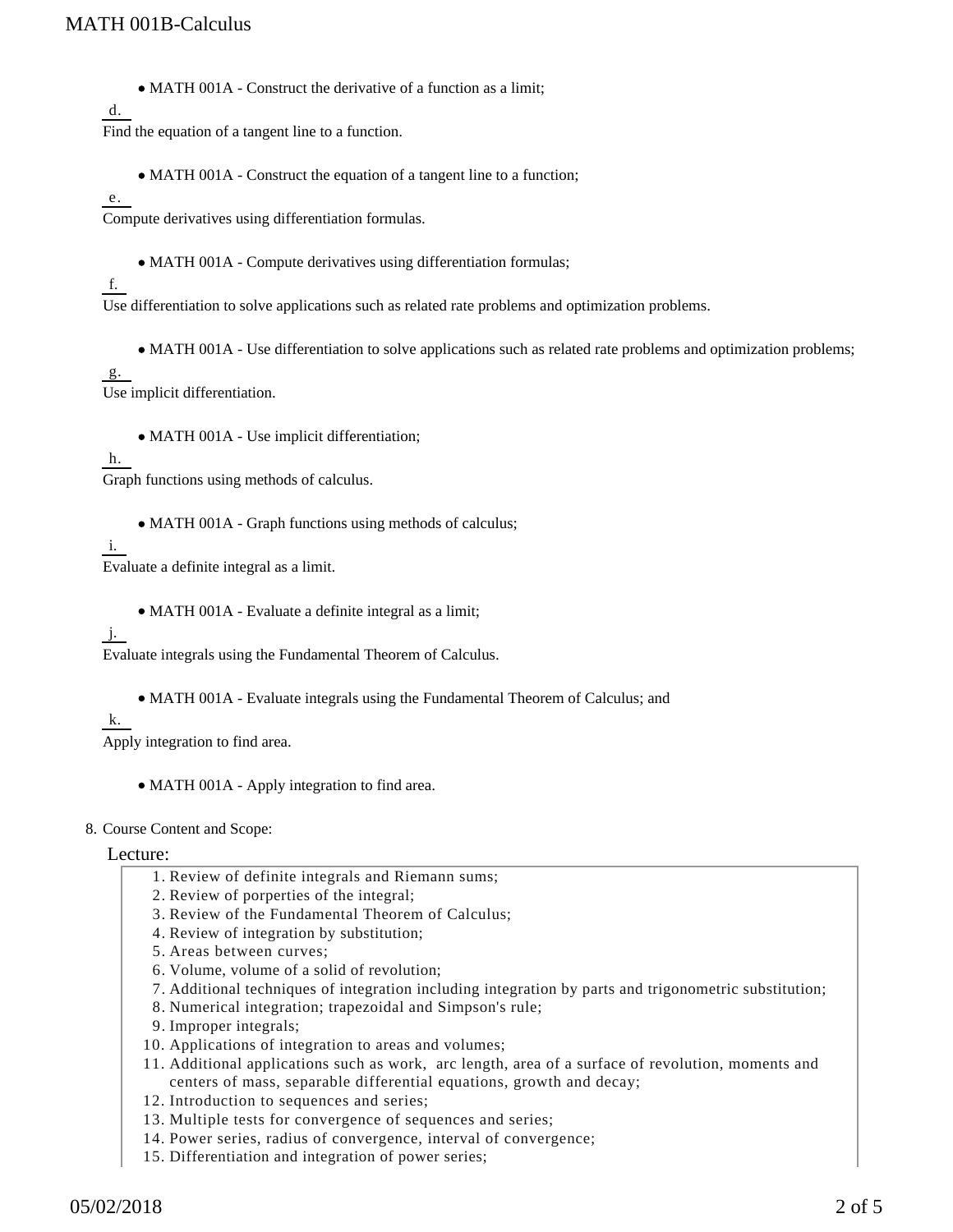## MATH 001B-Calculus

- 16. Taylor series expansion of functions;
- 17. Parametric equations and calculus with parametric curves; and
- 18. Polar curves and calculus in polar coordinates;

Lab: *(if the "Lab Hours" is greater than zero this is required)*

1. Applications of topics discussed in lecture using appropriate mathematical tools, including technology.

9. Course Student Learning Outcomes:

1. Define the concept of definite and indefinite integral of a function.

```
2.
```
Use a variety of methods of finding indefinite integrals of functions, and use finite and infinite sums of expressions to approximate functions and define new functions.

3. Model and solve application problems that involve infinite sums, e.g. the computation of lengths, areas volumes, masses, profits and probabilities.

4.

Demonstrate critical and logical thinking in the context of integral calculus.

10. Course Objectives: Upon completion of this course, students will be able to:

- a. Evaluate definite and indefinite integrals using a variety of integration formulas and techniques;
- b. Apply integration to areas and volumes, and other applications such as work or length of a curve;

c. Evaluate improper integrals;

- d. Apply convergence tests to sequences and series;
- e. Represent functions as power series; and
- f. Graph, differentiate and integrate functions in polar and parametric form.
- 11. Methods of Instruction: *(Integration: Elements should validate parallel course outline elements)* 
	- a. Discussion
	- b. Laboratory
	- c. Lecture
	- d. Participation
	- e. Technology-based instruction
- 12. Assignments: (List samples of specific activities/assignments students are expected to complete both in and outside of class.) In Class Hours: 108.00

Outside Class Hours: 108.00

a. In-class Assignments

- 1. Attend classroom lectures and take notes.
- Participate in classroom discussions to review, analyze, diagnose, and evaluate various methods 2. of solution used in homework assignments.
- 3. Complete laboratory assignments using appropriate mathematical tools.
- 4. Complete examinations involving problems that apply studied principles to new situations.
- b. Out-of-class Assignments
	- 1. Read textbooks and supplementary assignments.
	- 2. Complete assigned homework including problem solving, exercises to improve skills and mathematical understanding.
	- 3. Complete examinations involving problems that apply studied principles to new situations.

#### 13. Methods of Evaluating Student Progress: The student will demonstrate proficiency by:

College level or pre-collegiate essays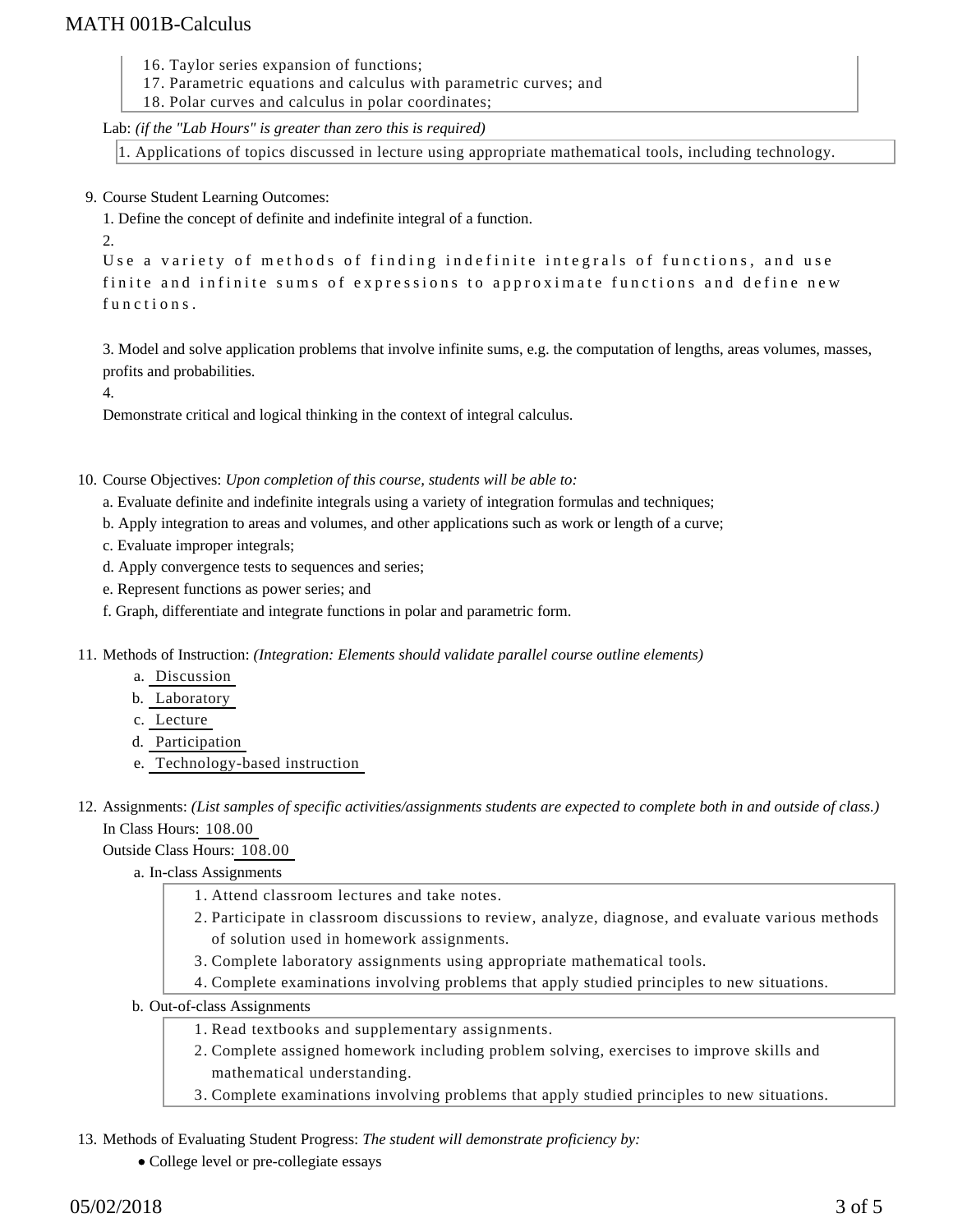## MATH 001B-Calculus

- Written homework
- Guided/unguided journals
- Portfolios
- Term or research papers
- Reading reports
- Laboratory projects
- Computational/problem solving evaluations
- Presentations/student demonstration observations
- Group activity participation/observation
- Product/project development evaluation
- Self/peer assessment and portfolio evaluation
- True/false/multiple choice examinations
- Mid-term and final evaluations
- Student participation/contribution
- Oral and practical examination
- Other
- 14. Methods of Evaluating: Additional Assessment Information:
- 15. Need/Purpose/Rationale -- All courses must meet one or more CCC missions. IGETC Area 2: Mathematical Concepts and Quantitative Reasoning

A: Mathematic

CSU GE Area B: Physical and its Life Forms(mark all that apply)

B3 - Laboratory Sciences

PO-GE C4.b - Language & Rationality (Communication & Analytical Thinking)

Gather, assess, and interpret relevant information.

 Apply logical and critical thinking to solve problems; explain conclusions; and evaluate, support, or critique the thinking of others.

IO - Scientific Inquiry

Analyze quantitative and qualitative information to make decisions, judgments, and pose questions.

IO - Global Citizenship - Scientific & Technological Literacy

 Utilize quantitative expression in a variety of contexts. These would include units of measurement, visual representations, and scales and distributions.

 Synthesize, interpret, and infer, utilizing information, data, and experience to solve problems, innovate, and explore solutions.

#### 16. Comparable Transfer Course

| <b>University System</b>                                               | <b>Campus</b>             | <b>Course Number</b> | <b>Course Title</b>  | <b>Catalog Year</b> |  |
|------------------------------------------------------------------------|---------------------------|----------------------|----------------------|---------------------|--|
| 17. Special Materials and/or Equipment Required of Students:           |                           |                      |                      |                     |  |
| Graphing and programmable calculator                                   |                           |                      |                      |                     |  |
| <sup>18.</sup> Materials Fees:                                         | <b>Required Material?</b> |                      |                      |                     |  |
| <b>Material or Item</b>                                                |                           |                      | <b>Cost Per Unit</b> | <b>Total Cost</b>   |  |
| 19. Provide Reasons for the Substantial Modifications or New Course:   |                           |                      |                      |                     |  |
|                                                                        |                           |                      |                      |                     |  |
| <b>SLO</b> Update                                                      |                           |                      |                      |                     |  |
| 20.<br>a. Cross-Listed Course ( <i>Enter Course Code</i> ): <i>N/A</i> |                           |                      |                      |                     |  |

b. Replacement Course *(Enter original Course Code)*: *N/A*